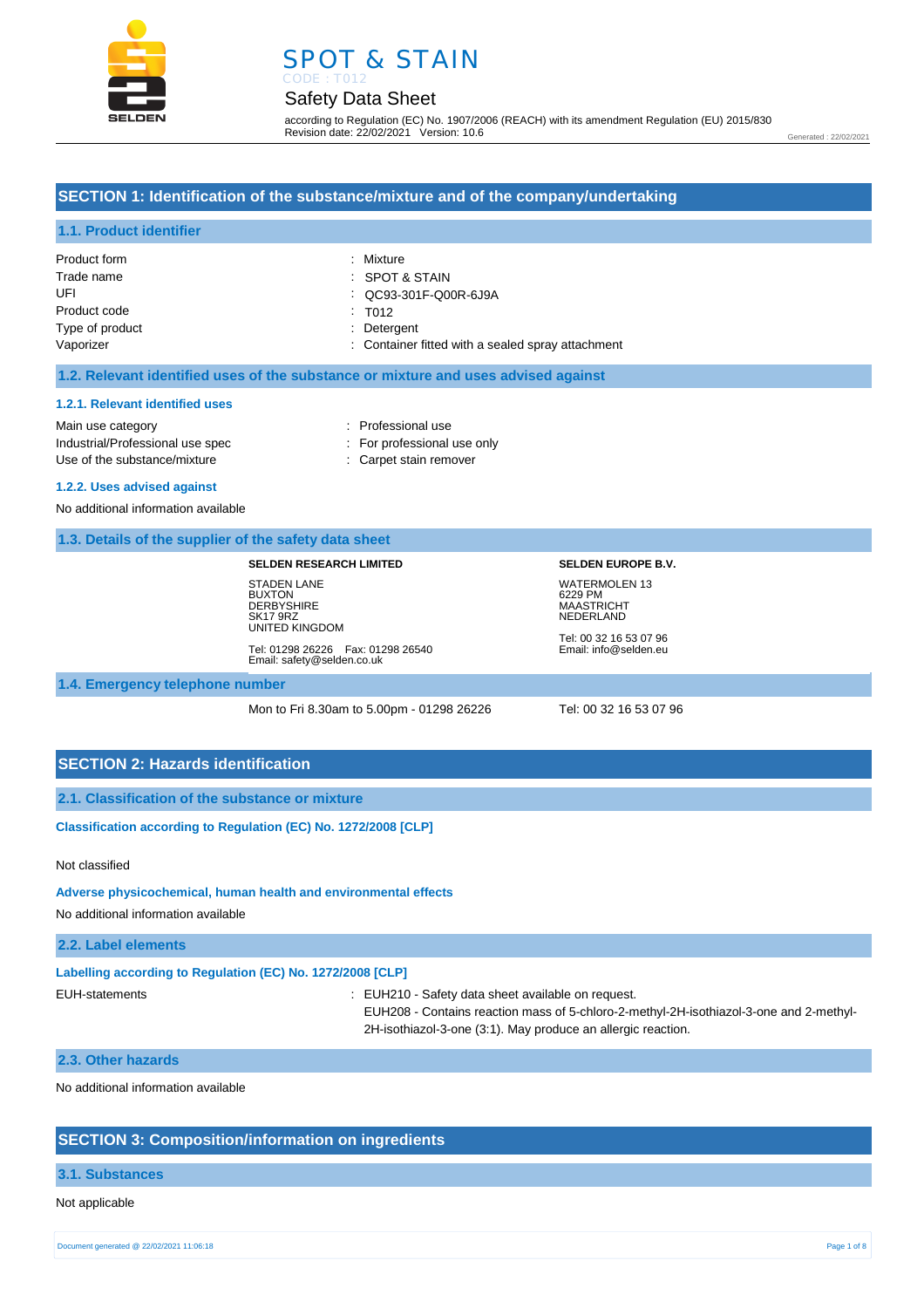according to Regulation (EC) No. 1907/2006 (REACH) with its amendment Regulation (EU) 2015/830

| 3.2. Mixtures                                                                                     |                                                                                    |               |                                                                                                                                                                                                                                   |
|---------------------------------------------------------------------------------------------------|------------------------------------------------------------------------------------|---------------|-----------------------------------------------------------------------------------------------------------------------------------------------------------------------------------------------------------------------------------|
| <b>Name</b>                                                                                       | <b>Product identifier</b>                                                          | $\frac{9}{6}$ | <b>Classification according to</b><br><b>Requlation (EC) No.</b><br>1272/2008 [CLP]                                                                                                                                               |
| <b>METHOXYMETHYLBUTANOL</b>                                                                       | (CAS-No.) 56539-66-3<br>(EC-No.) 260-252-4<br>(REACH-no) 01-2119976333-33          | $1 - 5$       | Eye Irrit. 2, H319                                                                                                                                                                                                                |
| reaction mass of 5-chloro-2-methyl-2H-isothiazol-3-<br>one and 2-methyl-2H-isothiazol-3-one (3:1) | (CAS-No.) 55965-84-9<br>(EC Index-No.) 613-167-00-5<br>(REACH-no) 01-2120764691-48 | < 0.1         | Acute Tox. 2 (Inhalation), H330<br>Acute Tox. 2 (Dermal), H310<br>Acute Tox. 3 (Oral), H301<br>Skin Corr. 1C, H314<br>Eye Dam. 1, H318<br>Skin Sens. 1A, H317<br>Aquatic Acute 1, H400 (M=100)<br>Aquatic Chronic 1, H410 (M=100) |

| <b>Specific concentration limits:</b>                                                             |                                                                                    |                                                                                                                                                                                                                           |
|---------------------------------------------------------------------------------------------------|------------------------------------------------------------------------------------|---------------------------------------------------------------------------------------------------------------------------------------------------------------------------------------------------------------------------|
| <b>Name</b>                                                                                       | <b>Product identifier</b>                                                          | <b>Specific concentration limits</b>                                                                                                                                                                                      |
| reaction mass of 5-chloro-2-methyl-2H-isothiazol-3-<br>one and 2-methyl-2H-isothiazol-3-one (3:1) | (CAS-No.) 55965-84-9<br>(EC Index-No.) 613-167-00-5<br>(REACH-no) 01-2120764691-48 | $(0.0015 \leq C \leq 100)$ Skin Sens. 1A, H317<br>$(0.06 ≤ C < 0.6)$ Skin Irrit. 2, H315<br>$(0.06 \leq C < 0.6)$ Eye Irrit. 2, H319<br>$(0.6 \leq C \leq 100)$ Eye Dam. 1, H318<br>$(0.6 ≤ C ≤ 100)$ Skin Corr. 1C, H314 |

Full text of H-statements: see section 16

| <b>SECTION 4: First aid measures</b>                                                                                 |                                                                                                                                                                                                                                                                                                             |  |
|----------------------------------------------------------------------------------------------------------------------|-------------------------------------------------------------------------------------------------------------------------------------------------------------------------------------------------------------------------------------------------------------------------------------------------------------|--|
| 4.1. Description of first aid measures                                                                               |                                                                                                                                                                                                                                                                                                             |  |
| First-aid measures after inhalation<br>First-aid measures after skin contact<br>First-aid measures after eye contact | : Remove person to fresh air and keep comfortable for breathing.<br>: Wash skin with plenty of water.<br>: IF IN EYES: Rinse cautiously with water for several minutes. Remove contact lenses, if<br>present and easy to do. Continue rinsing. If eye irritation persists: Get medical<br>advice/attention. |  |
| First-aid measures after ingestion                                                                                   | : Give nothing or a little water to drink. Get medical advice/attention if you feel unwell.                                                                                                                                                                                                                 |  |
| 4.2. Most important symptoms and effects, both acute and delayed                                                     |                                                                                                                                                                                                                                                                                                             |  |
| No additional information available                                                                                  |                                                                                                                                                                                                                                                                                                             |  |
| 4.3. Indication of any immediate medical attention and special treatment needed                                      |                                                                                                                                                                                                                                                                                                             |  |
| Treat symptomatically.                                                                                               |                                                                                                                                                                                                                                                                                                             |  |

| <b>SECTION 5: Firefighting measures</b>                    |                                     |  |
|------------------------------------------------------------|-------------------------------------|--|
| 5.1. Extinguishing media                                   |                                     |  |
| Suitable extinguishing media                               | : Carbon dioxide. Dry powder. Foam. |  |
| 5.2. Special hazards arising from the substance or mixture |                                     |  |
| No additional information available                        |                                     |  |
| 5.3. Advice for firefighters                               |                                     |  |

No additional information available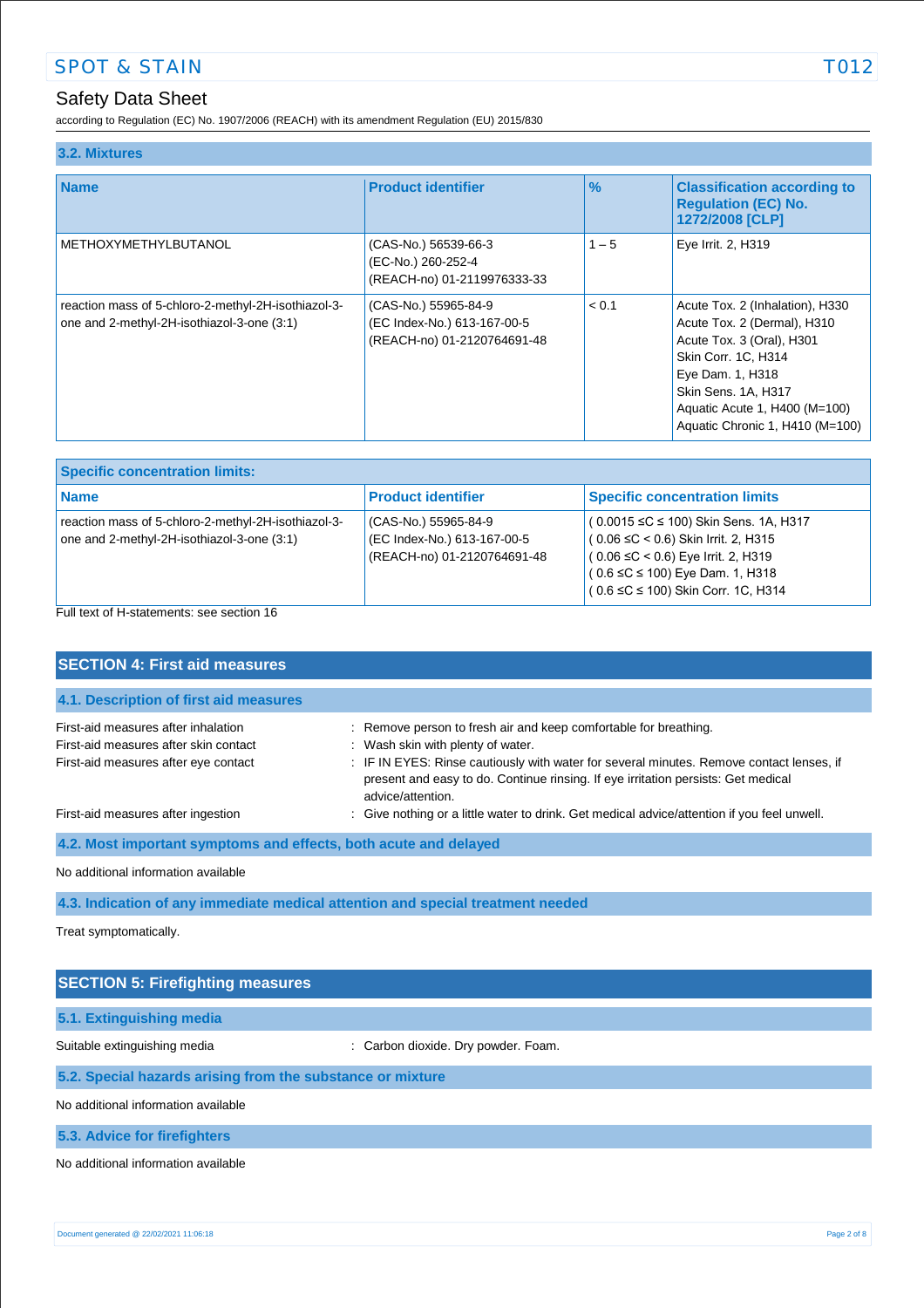according to Regulation (EC) No. 1907/2006 (REACH) with its amendment Regulation (EU) 2015/830

| <b>SECTION 6: Accidental release measures</b>                            |                                                                                                                                   |  |
|--------------------------------------------------------------------------|-----------------------------------------------------------------------------------------------------------------------------------|--|
| 6.1. Personal precautions, protective equipment and emergency procedures |                                                                                                                                   |  |
| 6.1.1. For non-emergency personnel                                       |                                                                                                                                   |  |
| Emergency procedures<br>6.1.2. For emergency responders                  | : Evacuate unnecessary personnel.                                                                                                 |  |
| Protective equipment                                                     | : Use personal protective equipment as required.                                                                                  |  |
| <b>6.2. Environmental precautions</b>                                    |                                                                                                                                   |  |
| Avoid release to the environment.                                        |                                                                                                                                   |  |
| 6.3. Methods and material for containment and cleaning up                |                                                                                                                                   |  |
| For containment<br>Methods for cleaning up                               | : Collect spillage.<br>: Soak up spills with inert solids, such as clay or diatomaceous earth as soon as possible.                |  |
| 6.4. Reference to other sections                                         |                                                                                                                                   |  |
|                                                                          | For further information refer to section 8: "Exposure controls/personal protection". For further information refer to section 13. |  |

| <b>SECTION 7: Handling and storage</b>                                                          |                                                                                                                                                                                                     |  |
|-------------------------------------------------------------------------------------------------|-----------------------------------------------------------------------------------------------------------------------------------------------------------------------------------------------------|--|
| 7.1. Precautions for safe handling                                                              |                                                                                                                                                                                                     |  |
| Precautions for safe handling<br>Hygiene measures                                               | : Avoid contact with eyes.<br>: Do not eat, drink or smoke when using this product.                                                                                                                 |  |
| 7.2. Conditions for safe storage, including any incompatibilities                               |                                                                                                                                                                                                     |  |
| Technical measures<br>Storage conditions<br>Incompatible products<br>Special rules on packaging | Does not require any specific or particular technical measures.<br>: Keep container closed when not in use.<br>: Oxidizing agent. Strong acids. Strong bases.<br>: Keep only in original container. |  |
| 7.3. Specific end use(s)                                                                        |                                                                                                                                                                                                     |  |

No additional information available

# **SECTION 8: Exposure controls/personal protection**

# **8.1. Control parameters**

- **8.1.1 National occupational exposure and biological limit values**
- No additional information available

# **8.1.2. Recommended monitoring procedures**

No additional information available

# **8.1.3. Air contaminants formed**

No additional information available

## **8.1.4. DNEL and PNEC**

No additional information available

### **8.1.5. Control banding**

No additional information available

# **8.2. Exposure controls**

# **8.2.1. Appropriate engineering controls**

No additional information available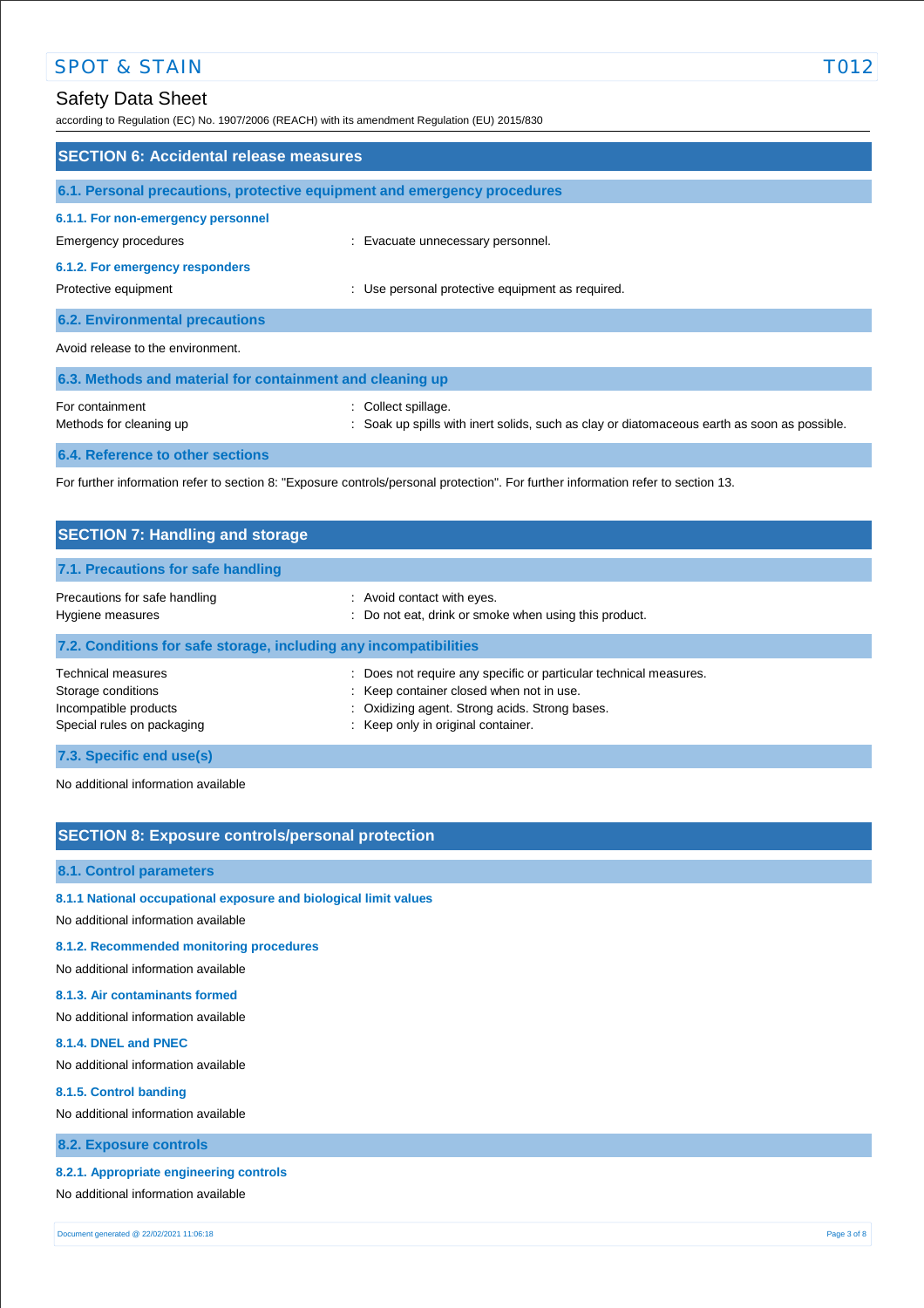according to Regulation (EC) No. 1907/2006 (REACH) with its amendment Regulation (EU) 2015/830

#### **8.2.2. Personal protection equipment**

## **8.2.2.1. Eye and face protection**

# **Eye protection:**

Not required for normal conditions of use

# **8.2.2.2. Skin protection**

## **Skin and body protection:**

Not required for normal conditions of use

### **Hand protection:**

In case of repeated or prolonged contact wear gloves. Chemical resistant gloves (according to European standard EN 374 or equivalent)

| Other skin protection<br>Materials for protective clothing: |  |
|-------------------------------------------------------------|--|
| Not required for normal conditions of use                   |  |

## **8.2.2.3. Respiratory protection**

# **Respiratory protection:**

Not required for normal conditions of use

## **8.2.2.4. Thermal hazards**

No additional information available

#### **8.2.3. Environmental exposure controls**

No additional information available

# **SECTION 9: Physical and chemical properties**

# **9.1. Information on basic physical and chemical properties**

| Liquid.<br>Appearance<br>Colourless.<br>Colour<br>Odour<br>characteristic. |  |
|----------------------------------------------------------------------------|--|
|                                                                            |  |
|                                                                            |  |
|                                                                            |  |
| Odour threshold<br>No data available                                       |  |
| рH<br>8                                                                    |  |
| Relative evaporation rate (butylacetate=1)<br>No data available            |  |
| Melting point<br>No data available                                         |  |
| Freezing point<br>No data available                                        |  |
| $\geq 100$ °C<br>Boiling point                                             |  |
| Flash point<br>No data available                                           |  |
| No data available<br>Auto-ignition temperature                             |  |
| Decomposition temperature<br>No data available                             |  |
| Flammability (solid, gas)<br>No data available                             |  |
| Vapour pressure<br>No data available                                       |  |
| Relative vapour density at 20 °C<br>No data available                      |  |
| Relative density<br>0.99                                                   |  |
| Soluble in water.<br>Solubility                                            |  |
| Partition coefficient n-octanol/water (Log Pow)<br>No data available       |  |
| Viscosity, kinematic<br>No data available                                  |  |
| Viscosity, dynamic<br>No data available                                    |  |
| Explosive properties<br>No data available                                  |  |
| No data available<br>Oxidising properties                                  |  |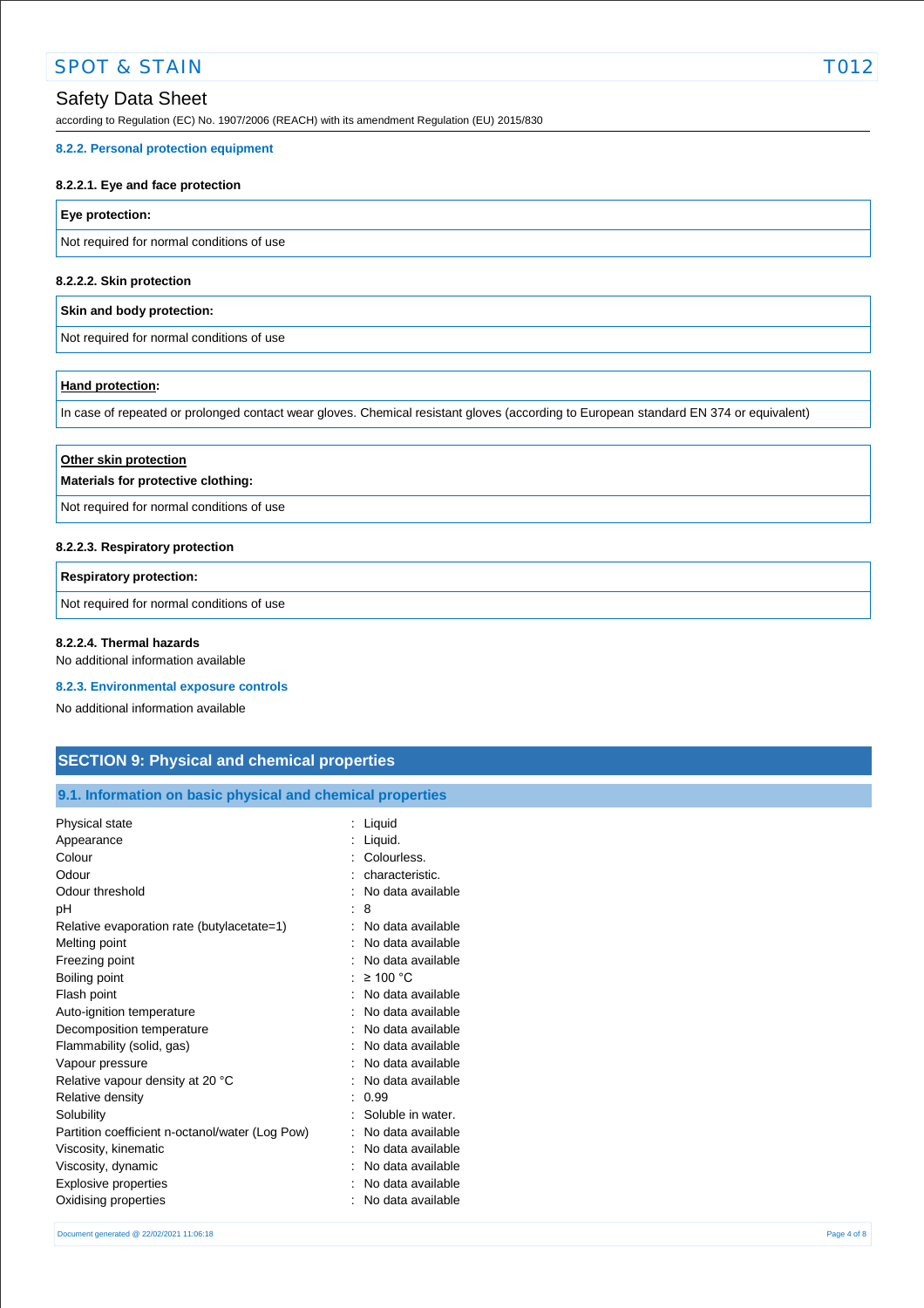| <b>SPOT &amp; STAIN</b>  |                                                                                                | T012 |
|--------------------------|------------------------------------------------------------------------------------------------|------|
| <b>Safety Data Sheet</b> | according to Regulation (EC) No. 1907/2006 (REACH) with its amendment Regulation (EU) 2015/830 |      |
| Explosive limits         | : No data available                                                                            |      |
| 9.2. Other information   |                                                                                                |      |

No additional information available

# **SECTION 10: Stability and reactivity**

# **10.1. Reactivity**

The product is non-reactive under normal conditions of use, storage and transport.

**10.2. Chemical stability**

Stable under normal conditions.

**10.3. Possibility of hazardous reactions**

No dangerous reactions known under normal conditions of use.

**10.4. Conditions to avoid**

None under recommended storage and handling conditions (see section 7).

**10.5. Incompatible materials**

None under normal use.

**10.6. Hazardous decomposition products**

Under normal conditions of storage and use, hazardous decomposition products should not be produced.

| <b>SECTION 11: Toxicological information</b>           |                                                 |  |
|--------------------------------------------------------|-------------------------------------------------|--|
| 11.1 Information on toxicological effects              |                                                 |  |
| Acute toxicity (oral)                                  | Not classified<br>$\sim$                        |  |
| Acute toxicity (dermal)<br>Acute toxicity (inhalation) | Not classified<br>Not classified                |  |
| Skin corrosion/irritation                              | Not classified<br>pH: 8                         |  |
| Serious eye damage/irritation                          | Not classified<br>pH: 8                         |  |
| Respiratory or skin sensitisation                      | Not classified<br>٠.                            |  |
| Germ cell mutagenicity                                 | Not classified                                  |  |
| Carcinogenicity                                        | Not classified                                  |  |
| Reproductive toxicity                                  | : Not classified                                |  |
| STOT-single exposure                                   | Not classified<br>÷                             |  |
| STOT-repeated exposure                                 | : Not classified                                |  |
| Aspiration hazard                                      | Not classified<br>$\bullet$                     |  |
| <b>SPOT AND STAIN</b>                                  |                                                 |  |
| Vaporizer                                              | Container fitted with a sealed spray attachment |  |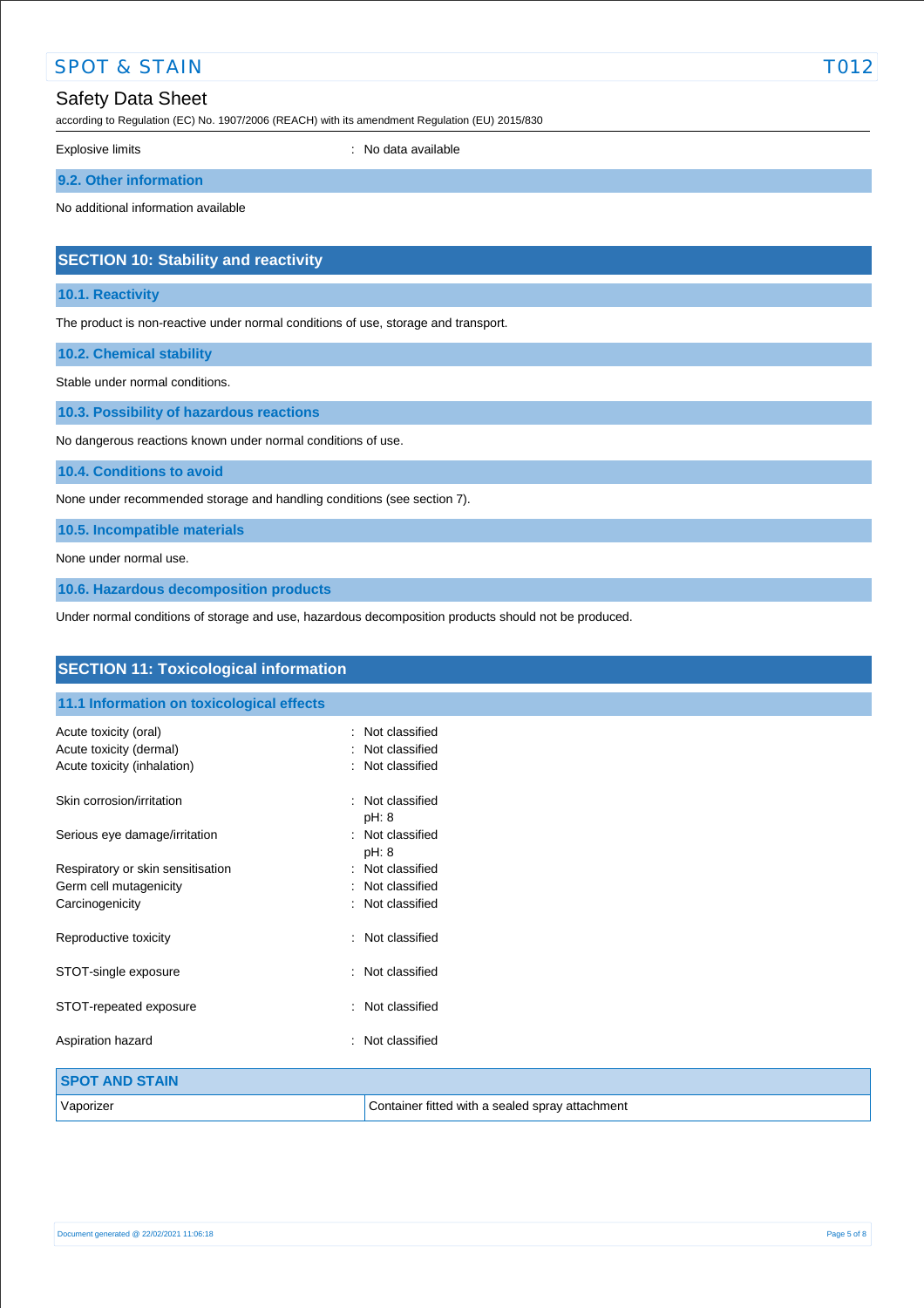# SPOT & STAIN TO12

# Safety Data Sheet

according to Regulation (EC) No. 1907/2006 (REACH) with its amendment Regulation (EU) 2015/830

| <b>SECTION 12: Ecological information</b>                                                                                                                           |  |  |
|---------------------------------------------------------------------------------------------------------------------------------------------------------------------|--|--|
| 12.1. Toxicity                                                                                                                                                      |  |  |
| : Not classified<br>Hazardous to the aquatic environment, short-term<br>(acute)<br>: Not classified<br>Hazardous to the aquatic environment, long-term<br>(chronic) |  |  |
| 12.2. Persistence and degradability                                                                                                                                 |  |  |
| No additional information available                                                                                                                                 |  |  |
| 12.3. Bioaccumulative potential                                                                                                                                     |  |  |
| No additional information available                                                                                                                                 |  |  |
| 12.4. Mobility in soil                                                                                                                                              |  |  |
| No additional information available                                                                                                                                 |  |  |
| 12.5. Results of PBT and vPvB assessment                                                                                                                            |  |  |
| No additional information available                                                                                                                                 |  |  |
| 12.6. Other adverse effects                                                                                                                                         |  |  |
| No additional information available                                                                                                                                 |  |  |
| <b>SECTION 13: Disposal considerations</b>                                                                                                                          |  |  |
| and the second state of                                                                                                                                             |  |  |

**13.1. Waste treatment methods**

European List of Waste (LoW) code : 20 01 29\* - detergents containing dangerous substances

# **SECTION 14: Transport information**

In accordance with ADR / IMDG / IATA

| 14.1 UN number                                                                           |                                                                  |             |
|------------------------------------------------------------------------------------------|------------------------------------------------------------------|-------------|
| UN-No. (ADR)<br>UN-No. (IMDG)<br>UN-No. (IATA)                                           | Not applicable<br>t.<br>Not applicable<br>÷.<br>: Not applicable |             |
| 14.2. UN proper shipping name                                                            |                                                                  |             |
| Proper Shipping Name (ADR)<br>Proper Shipping Name (IMDG)<br>Proper Shipping Name (IATA) | : Not applicable<br>: Not applicable<br>: Not applicable         |             |
| 14.3. Transport hazard class(es)                                                         |                                                                  |             |
| <b>ADR</b>                                                                               |                                                                  |             |
| Transport hazard class(es) (ADR)<br><b>IMDG</b>                                          | : Not applicable                                                 |             |
| Transport hazard class(es) (IMDG)<br><b>IATA</b>                                         | : Not applicable                                                 |             |
| Transport hazard class(es) (IATA)                                                        | : Not applicable                                                 |             |
| 14.4. Packing group                                                                      |                                                                  |             |
| Packing group (ADR)                                                                      | Not applicable<br>t.                                             |             |
| Document generated @ 22/02/2021 11:06:18                                                 |                                                                  | Page 6 of 8 |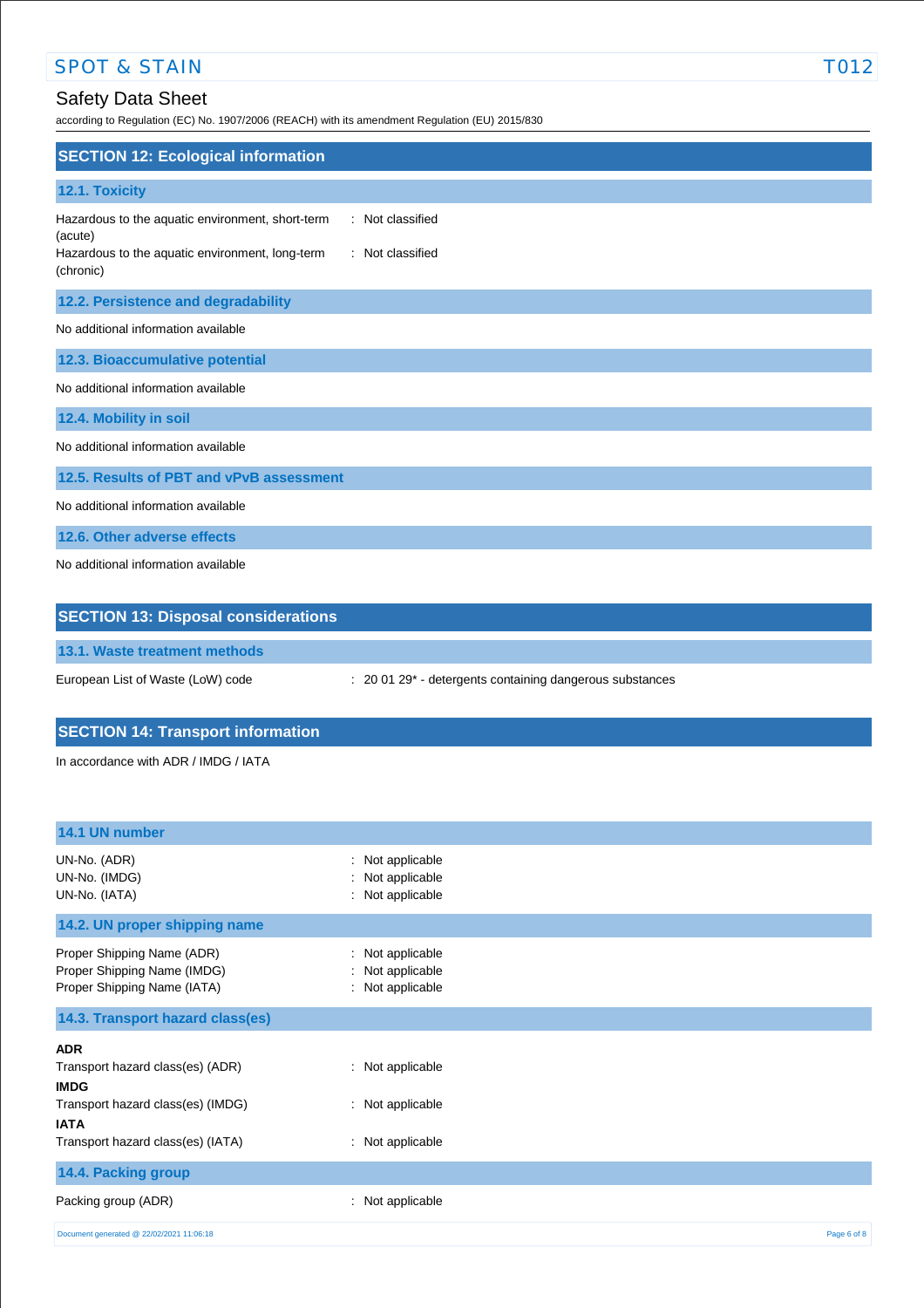| <b>SPOT &amp; STAIN</b>                                                                                                    |                                                          | T012 |  |  |
|----------------------------------------------------------------------------------------------------------------------------|----------------------------------------------------------|------|--|--|
| <b>Safety Data Sheet</b><br>according to Regulation (EC) No. 1907/2006 (REACH) with its amendment Regulation (EU) 2015/830 |                                                          |      |  |  |
| Packing group (IMDG)<br>Packing group (IATA)                                                                               | : Not applicable<br>: Not applicable                     |      |  |  |
| <b>14.5. Environmental hazards</b>                                                                                         |                                                          |      |  |  |
| Dangerous for the environment<br>Marine pollutant<br>Other information                                                     | : No<br>: No<br>: No supplementary information available |      |  |  |
| 14.6. Special precautions for user                                                                                         |                                                          |      |  |  |
| <b>Overland transport</b><br>No data available                                                                             |                                                          |      |  |  |
| <b>Transport by sea</b><br>No data available                                                                               |                                                          |      |  |  |
| Air transport<br>No data available                                                                                         |                                                          |      |  |  |

**14.7. Transport in bulk according to Annex II of Marpol and the IBC Code**

Not applicable

# **SECTION 15: Regulatory information**

## **15.1. Safety, health and environmental regulations/legislation specific for the substance or mixture**

### **15.1.1. EU-Regulations**

Contains no REACH substances with Annex XVII restrictions

Contains no substance on the REACH candidate list

Contains no REACH Annex XIV substances

Contains no substance subject to Regulation (EU) No 649/2012 of the European Parliament and of the Council of 4 July 2012 concerning the export and import of hazardous chemicals.

Contains no substance subject to Regulation (EU) No 2019/1021 of the European Parliament and of the Council of 20 June 2019 on persistent organic pollutants

Detergent Regulation (648/2004/EC): Labelling of contents:

| <b>Component</b>                                                                              | $\frac{9}{6}$ |
|-----------------------------------------------------------------------------------------------|---------------|
| anionic surfactants                                                                           | $< 5\%$       |
| reaction mass of 5-chloro-2-methyl-2H-isothiazol-3-one and 2-methyl-2H-isothiazol-3-one (3:1) |               |

### **15.1.2. National regulations**

### **United Kingdom**

British National Regulations : Commission Regulation (EU) 2015/830 of 28 May 2015 amending Regulation (EC) No 1907/2006 of the European Parliament and of the Council on the Registration, Evaluation, Authorisation and Restriction of Chemicals (REACH). Classification Labelling Packaging Regulation; Regulation (EC) No 1272/2008. Detergent Regulation (648/2004/EC).

#### **15.2. Chemical safety assessment**

## No additional information available

# **SECTION 16: Other information**

| <b>Full text of H- and EUH-statements:</b> |                                     |  |
|--------------------------------------------|-------------------------------------|--|
| Acute Tox. 2 (Dermal)                      | Acute toxicity (dermal), Category 2 |  |
| Acute Tox. 2 (Inhalation)                  | Acute toxicity (inhal.), Category 2 |  |
| Acute Tox. 3 (Oral)                        | Acute toxicity (oral), Category 3   |  |